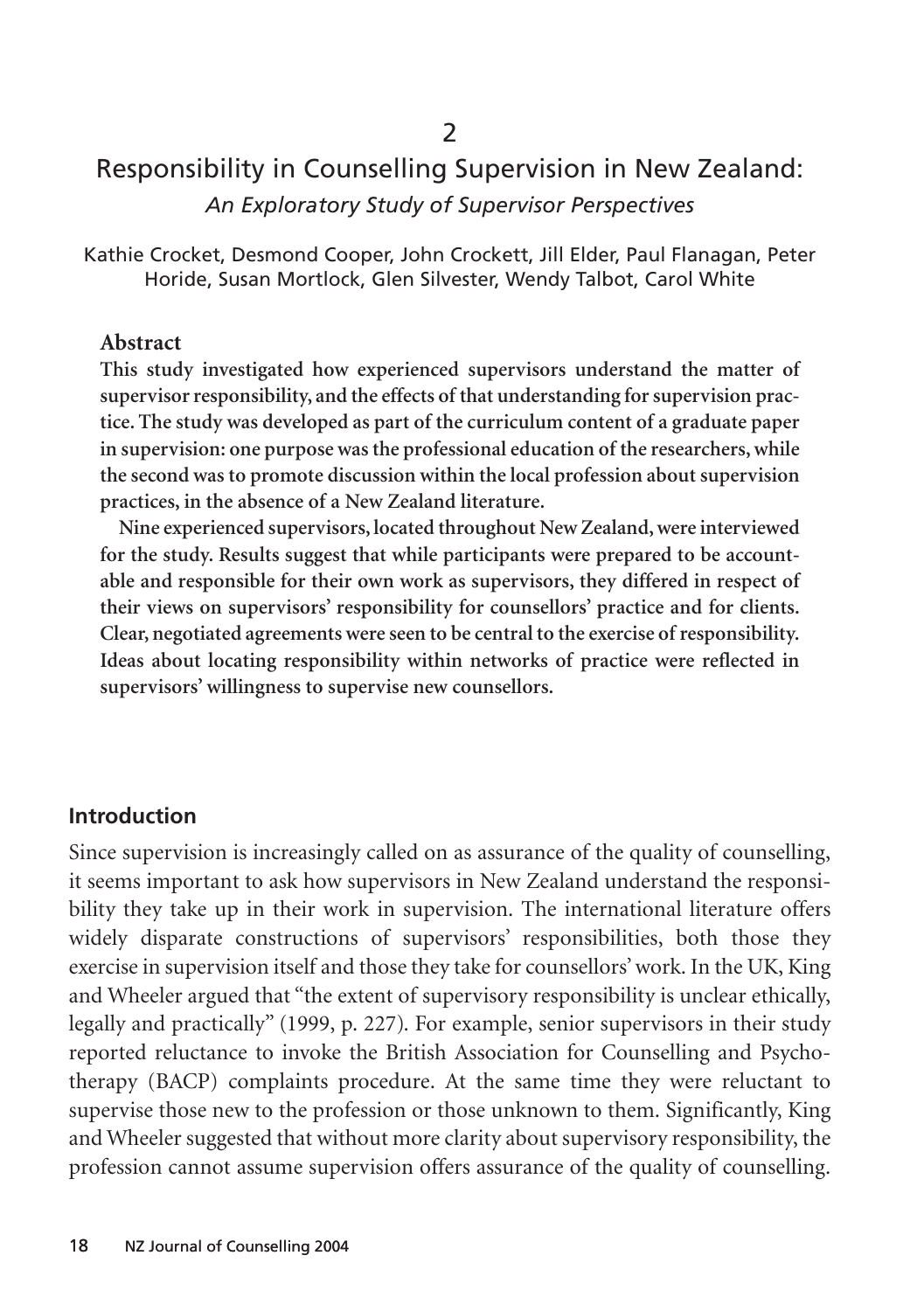Webb's study of counsellor expectations of supervisors' responsibilities suggested "… we cannot, as a profession, even agree on what constitutes responsibility – clinical or otherwise – or even whether it is an appropriate concept to maintain" (2001, p. 190). Despite arguments for clear supervisory contracts in order to clarify responsibility in various settings (Copeland, 2001; Henderson, 2001; Wheeler, 2001), only a small proportion of counsellors in Lawton's (2000) UK study reported satisfaction with the rigour of supervision contracting processes.

In the UK distinctions are drawn between legal and ethical responsibility (Carroll, 1996; Jenkins, 2001). "The supervisor owes a duty of care to the supervisee," suggested Jenkins, but in respect of clients their "legal duties may be more limited" (2001, p. 38). Legal responsibility, suggested Axten, is for the "quality of the supervision rather than the quality of the therapy" (2002, p. 109). However, such a distinction leaves begging the question of how this responsibility, for the quality of the supervision, gets played out.

In contrast, clear expression of extensive supervisor responsibility is offered by an American Counselling Association text in current use:

*You [the supervisor] are responsible for both a counselor and that counselor's clients, for the counselor's learning and the counselor's welfare. (Borders & Leddick, 1987, p. 2.)*

This position, produced by the professional culture and litigious environment of the US, constructs responsibility as only unilateral. It comes out of the training and accreditation focus of supervision in that culture: "supervisors are ultimately responsible, both ethically and legally, for the actions of their trainees" (Corey et al., 1998, p. 292).

Recalling McConkey's call for "a genuine New Zealand-based version" of supervision (1999, p. 82), we argue for care locally before applying precedents from other jurisdictions. Consulting New Zealand Association of Counsellors' (NZAC) documents, we note the echoes of unilateral responsibility in the language used by the Association's legal adviser writing about the vicarious liability of supervisors: "where a supervisor assumes responsibility over a supervisee" (Jefferson, 2002, p. 31). Jefferson's focus is on insurance protection in the face of potential litigation: our interest is in the language employed to describe the supervisory relation. There is a clear contrast between the language of the legal paradigm in which Jefferson wrote ("responsibility over") and that of the NZAC Code of Ethics (NZAC, 2002). The Code refers to counsellors organising supervision *with* supervisors, and to *collaboration* and *partnership* in describing the way the supervision relationship works. The emphasis of supervisor responsibility is on assisting counsellors to explore and monitor their practice. The Code lists four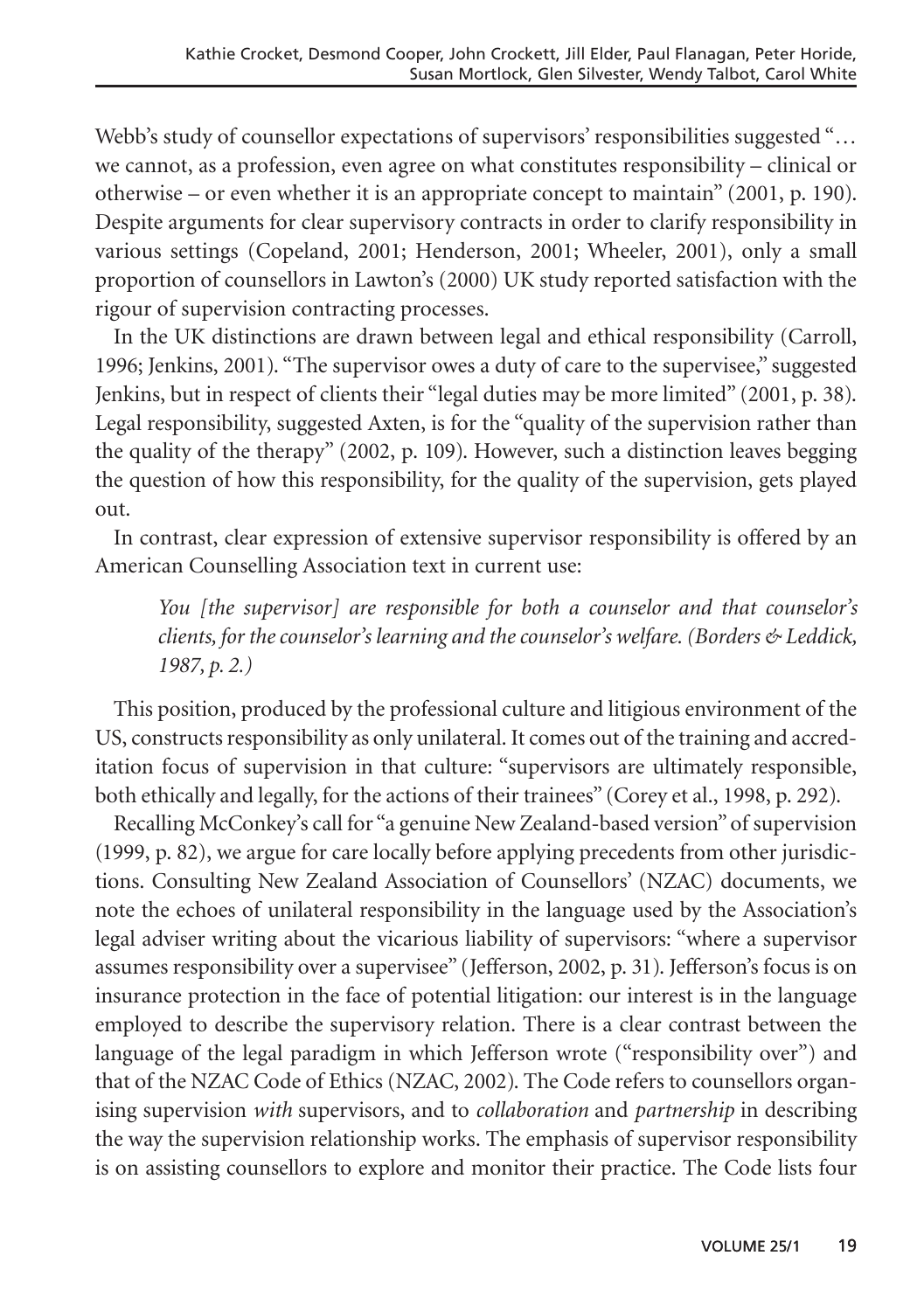responsibilities of supervisors, none of which suggests having responsibility *over* a counsellor, or responsibility *for* the actions of a counsellor. Further, the practice of investing responsibility in the person of the supervisor was problematised in a New Zealand doctoral study:

*… a discourse of supervisor responsibility may not position supervisors and counsellors well to collaborate in the tasks of supervision: nor may it position counsellors well to exercise responsibility for effective and ethical practice in their counselling work. Its discourse practices tend to obscure the professional abilities of counsellors.* (Crocket, 2001, p. 171.)

That study described supervision practice where responsibility was exercised as *relational* responsibility, suggesting that responsibility might be produced in the *supervision relationship* rather than in the person of the supervisor.

The current study drew on this range of literature, asking in particular about supervisor understanding of these areas: the limits and extents of supervisor responsibility; supervisor responsibility for counsellor practice; insurance; responses to the language "responsibility over"; the idea that responsibility might be taken in the relationship; vetting processes; worrying and enjoyable aspects of supervisory responsibilities.

The study formed part of the curriculum and assessment for a Masters paper in professional supervision. The ten students in the research group were themselves counsellors and supervisors. The first author designed the study and gained ethical approval. Other phases of the study were undertaken collaboratively.

### **Method**

### Recruitment of participants

Student members of the research group each identified and interviewed one experienced supervisor with whom they were not currently in a supervision relationship. Participants (referred to in this article by initials) had between six (AC) and 26 years (JL) of experience as counselling supervisors. Some had longer experience in social or community work, clergy or pastoral work, oncology, and mental health nursing. Four participants were women, five were men. Participants were from throughout New Zealand, in the localities in which students lived.

#### Procedures

The semi-structured interview schedule was made available to participants prior to the interview. Interviews were taped and transcribed by each interviewer. Participant identities were confidential to each individual student interviewer and the first author: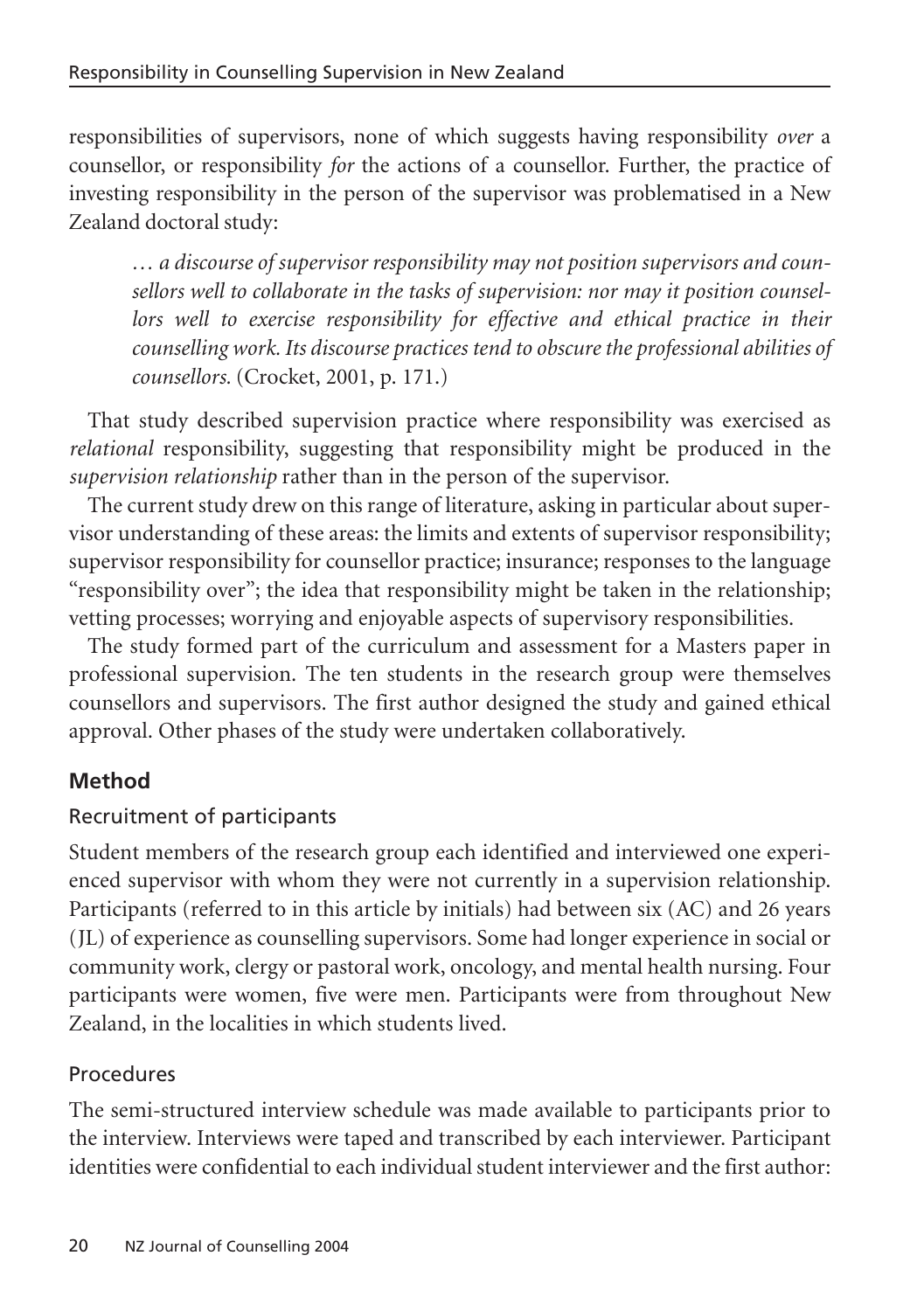transcripts were coded twice to preserve anonymity. Participants were invited to comment on the transcript and the first analysis.

In producing an analysis, each transcript was considered by the interviewer, one other student researcher, and the first author. Analyses were based around a set of questions, relating to the themes in the interview and to the transcript as text.

### **Results**

The results are reported under five main headings: the extents and limits of supervisors' responsibility; clarification of responsibility through contracting; other networks and supervisor responsibility; protecting oneself; the pleasures of supervisory responsibility.

### The extents and limits of supervisor responsibility

### **Supervisor responsibility for the work done within supervision**

There was a general emphasis on the responsibility of the supervisor to provide quality work in the supervision room:

*If the counsellor has raised that case with me, then, yes, I take responsibility for the advice or conversation that I have with them about that. I do accept it is up to me if they ask, "What would you do?" to give a good response to that. (AC)*

The phrase "if the counsellor has raised the issue with me" points to one theme around which ideas about what constitutes quality work differed. While GI argued, "I certainly don't see my role as being one of monitoring or overseeing the counsellor's work," four participants suggested they had a responsibility to go beyond what the counsellor presented:

*As I get to know the person and their work I might start to think a bit more widely about … areas that I perhaps do have some responsibility for, which the supervisee might not be bringing. (MO)*

Concern for the safety of clients, both in their daily lives and in the counselling relationship, were particular indicators for supervisor vigilance.

*There is a responsibility on the supervisor to listen for areas where there could be people at risk. (DF)*

*I've got a responsibility to ask about and talk about anything that I feel or sense as not quite adding up or anything that makes me wonder about things. (EN)*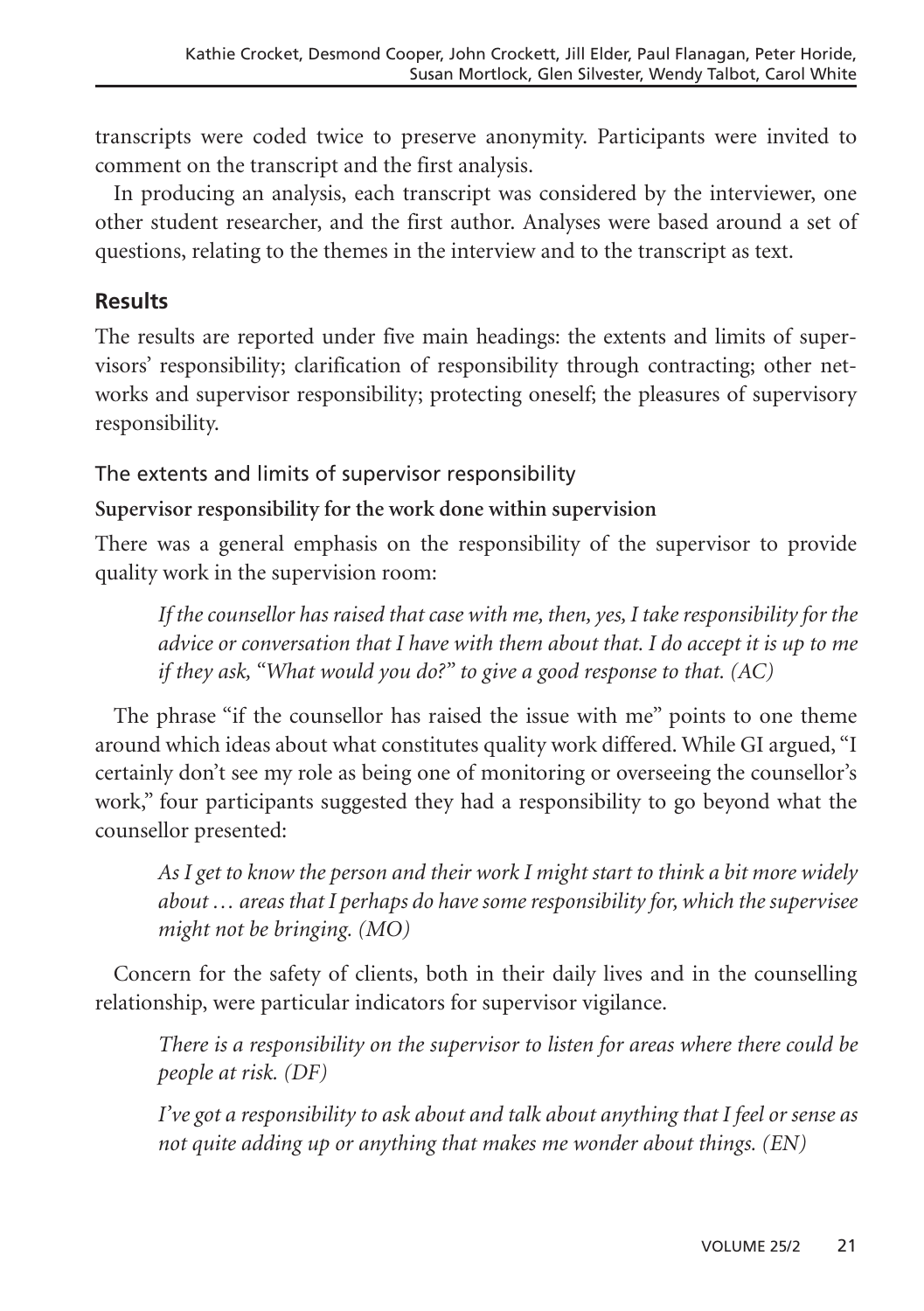Suggesting that she might look back over her notes and ask herself, "Have they brought many ethical issues; have they ever talked about having a sexual attraction to their clients?" MO spoke to a rationale for such vigilance:

*Some of the boundary breaches … happen in areas where the supervisor has absolutely no idea because they've never actually talked about that area in supervision because the person never brought it because it's something that's locked away.*

Acknowledging that invoking supervisor vigilance is not unproblematic, DF suggested:

*And you have got to be careful that you just don't look under every sofa and every cover looking for some transference going on [but] there is a responsibility for the supervisor to be mindful of things that just don't seem to quite fit what you might expect in a normal relationship, of emotions that have been triggered, inappropriate feelings or whatever, and they need to be fully discussed.*

Related to these matters of oversight or vigilance, a number of participants spoke about decisions to be involved in monitoring counsellor workload, or general counsellor well-being.

*I have at different times recommended that supervisees take some time out, take a break. Or else if they burn out – look for another job. I've talked very strongly to them. (MO)*

*If the relationship is worth its salt then I'll care about the person, and if I see the person sort of burning out or wiping out or being crazy, then I have some responsibility to at least challenge that and make that known. (SW)*

## **Counsellor responsibility for the work done within supervision**

All participants expected that counsellors exercise responsibilities in supervision, particularly for what they bring to supervision: "[They] bring to supervision the real issues that they are actually encountering in their work" (DF); "they take responsibility for their own awareness and monitoring of their work: they bring the things that are important for them" (GI). Supervisor vigilance does not preclude counsellor selfresponsibility:

*I have to trust my supervisees that they will bring issues of concern: I can't guarantee their safety … I will always be encouraging self-responsibility. (MO)*

Self-responsibility is encouraged through setting clear expectations that practitioners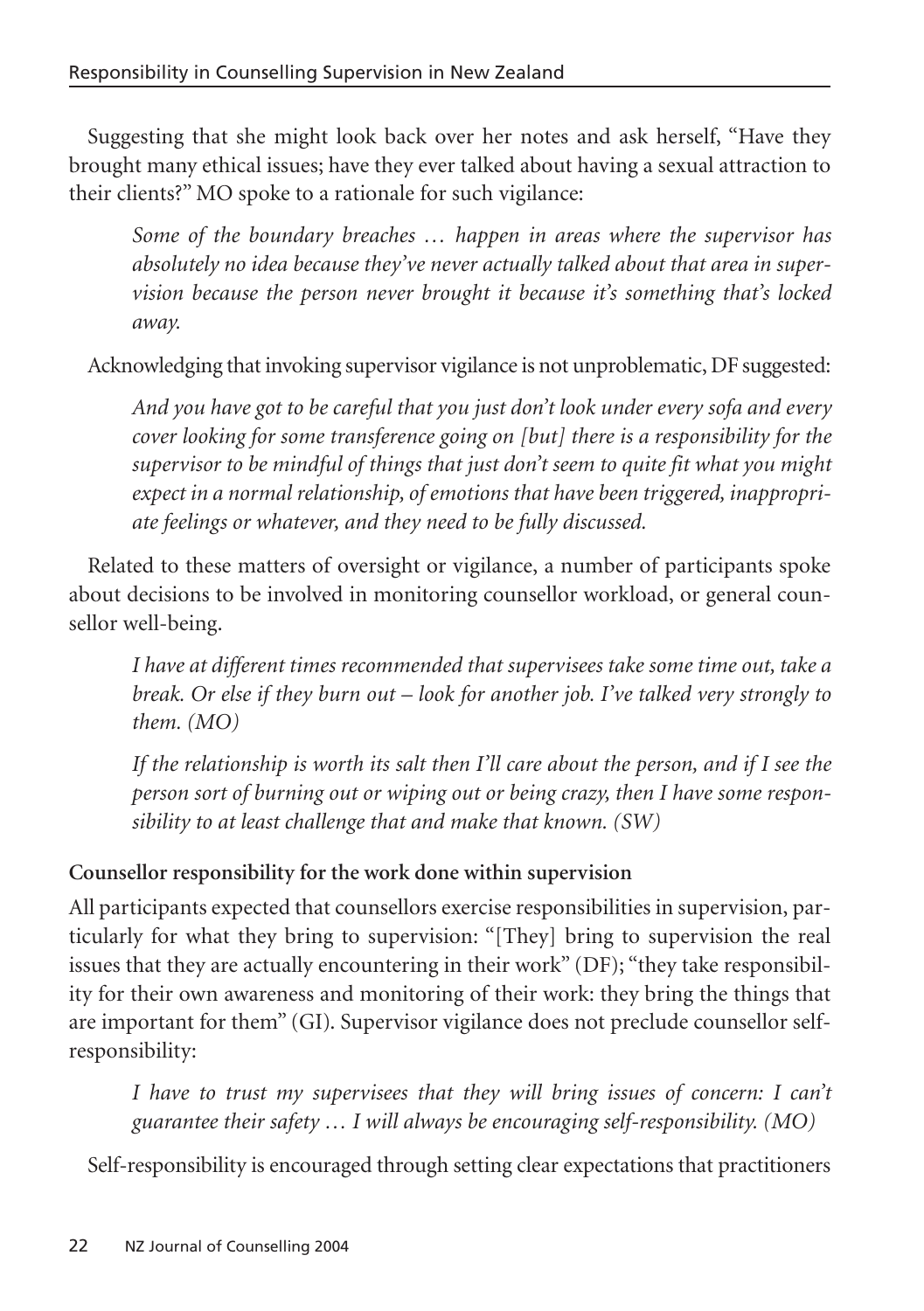will inform supervisors "if they have someone who is at risk, if there's anything happening in their own lives that can affect their work, or if they're having any other supervision" (MO).

AC looked for counsellors to be proactive in supervision in taking responsibility for their counselling practice: "I think they have an equal responsibility, probably more so now that I am thinking about it. I do expect a practitioner to be an active practitioner." Echoing calls for counsellors to be proactive, DF suggested it is the counsellor's responsibility to "resource themselves sufficiently in terms of what they are thinking and what their strategies are". He contrasted this with an "approach where they relate what's happened in a case and they go to work and do what you tell them". He noted a "wide variation in terms of responsibility that people [counsellors] assume", attributing this variation to stages of counsellor development.

Beyond an emphasis on responsibility, SW suggested that it is the counsellor's right to set the supervision agenda: "It's the counsellor's time and money and initiative that set this relationship up in the first place."

#### **Collaborative and mutual responsibilities in supervision**

Many participants invoked mutuality: "I've always seen supervision as being a shared endeavour, something that is negotiated and developed by the two people involved" (GI); "I'm interested particularly in the collaborative practice that places responsibility between the counsellor and the supervisor" (PR).

While four supervisors spoke of matters of client safety calling them to particular kinds of responsibility, GI described client safety as a "shared responsibility": the counsellor brings concerns, and then "it's my role as supervisor to work with them to open that out, to think about it in terms of ethics". MO, too, spoke of shared responsibility:

*I have had to make some professional judgements about safety and whether the supervisee has done everything that they can do. That's the scariest because the supervisee comes to me; then I might go to my own supervision or I'll think through or talk through the safety aspect of that, and then the responsibility sits with me. It doesn't just sit with the supervisee.*

Suggestions were made that there is also mutual responsibility for: the supervision process; maintaining the relationship; honesty; and reflection on practice in terms of ethical codes:

*The supervisor and counsellor need to establish in their discussion right at the beginning that we're both taking responsibility for the process, and for the relationship. (JL)*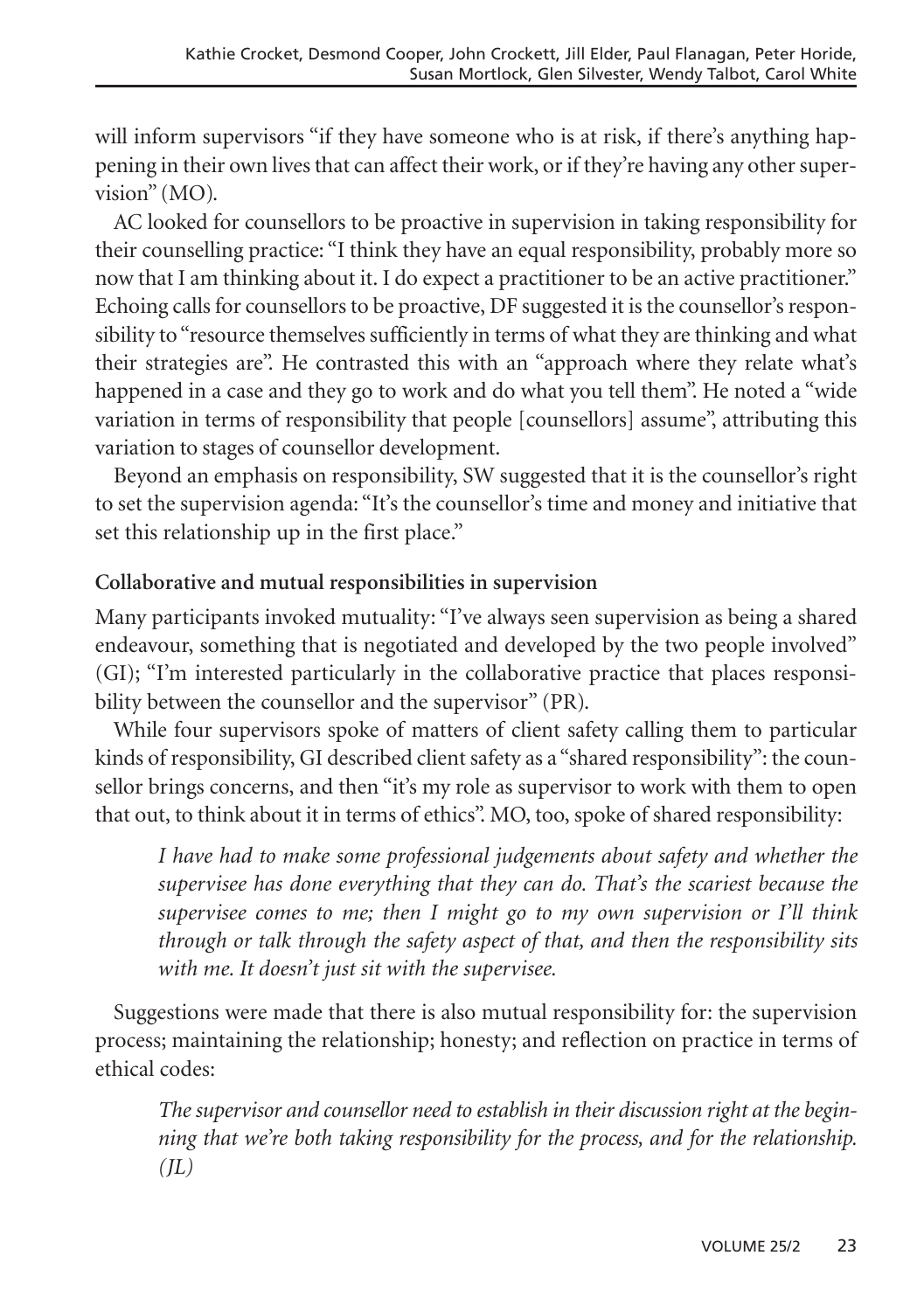*I see a responsibility to do all I can as a supervisor to make things transparent – and that's not just the counsellor being transparent with me, it's back the other way too. (SW)*

The terms offered by BT invoke a sense of reciprocity: "I think I have responsibility to the supervisee but not over the supervisee." A similar relational responsibility is present in JL's response to the idea that supervisors cannot take responsibility for counsellor actions:

*That's a whole summary of an individualistic attitude to life. It's all wrapped up with individualism and patriarchy, and not taking responsibility for your neighbour. "I'm alright mate: you do the best you can." … It demonstrates a lack of understanding of the seriousness of being a supervisor …* 

#### **Responsibilities for counselling practice**

In contrast, speaking as a counsellor, EN expressed willingness to shoulder responsibility:

*If I were to really stuff up badly in my work, I would feel that was completely my own responsibility. I would not expect my supervisor to take any responsibility.*

DF and BT took similar positions: "… at the end of the day the supervisor can't be responsible for what the counsellor then goes and does with their comments"; "I can't be responsible for how the counsellor behaves in their own room when I'm not there."

Between JL's concern about the effects of individualism and EN's emphasis on an autonomous practitioner, many participants suggested that the supervisor carries *a degree of responsibility* to the client of the counsellor: "… if my communication is not up to scratch then maybe I am also responsible for what the counsellor has done" (SW); "[when a counsellor has a client they are concerned about] I have a responsibility both to the client and to my supervisee" (MO).

Many calls about supervisor responsibility for client practice were made in terms that invoked an ultimate responsibility: *in the end, at the end of the day, ultimately*. Participants also used this rhetorical device to take positions against supervisors carrying *ultimate* responsibility. The ambiguity and complexity of the matter is seen in two contrasting comments from SW: "… ultimately the responsibility we both have is for the client … I've got some responsibility [as supervisor] there as well"; "ultimately the other person [the counsellor] is responsible for what they do".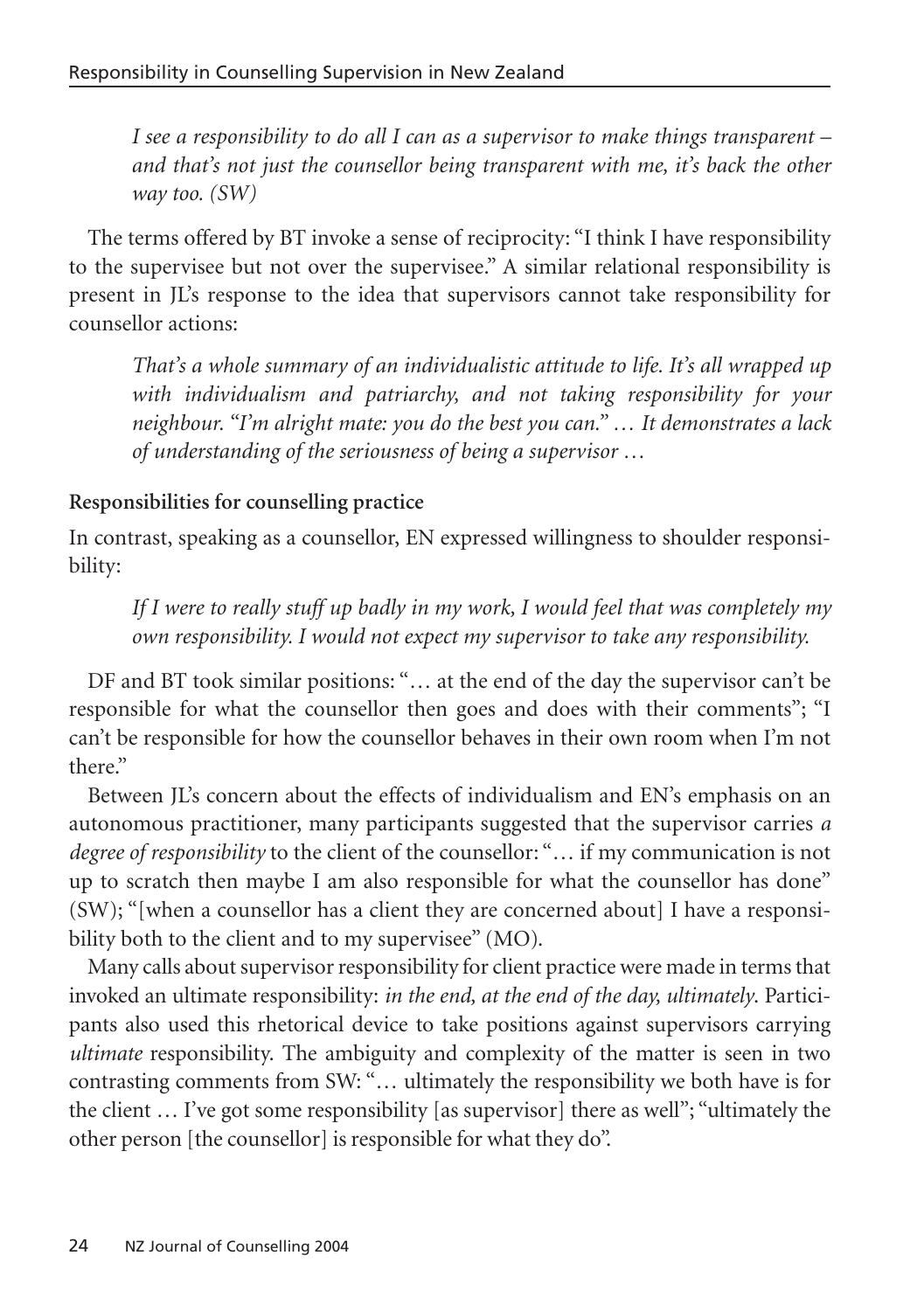#### **Supervisor responsibility to initiate action**

Many participants had addressed concerns about counsellor practice by speaking directly with the counsellor. GI indicated the processes available: "If I am supervising someone who's working unsafely then it's my responsibility to respond to that, and to offer my responses to their responses … Ultimately, I'd break the relationship, addressing that with others." SW spoke of the dilemma between working with the counsellor to "maybe effect change because the responsibility that we both have ultimately is to this person's clients", and a sense that he could not continue to "supervise this person with integrity".

On the basis of Christian values, JL preferred to stay in a professional relationship when there were concerns: "… to abandon them just because they are having a difficult time doesn't seem to be very responsible". Difficulties within the supervision relationship need to be worked through, she suggested: "I would first of all endeavour to face into that difficulty. I'd make sure my supervisee was becoming aware of what was happening. And we'd work out together what we'd do to work with that ..."

### Clarification of responsibility through contracting

JL's action is based on clear contracting. Negotiation and clarification within each supervision relationship was emphasised by all participants. A contract "lay[s] out what I offer and it spell[s] out the boundary between personal work and supervision, and what I see as my role and the limits to confidentiality; and what I expect of supervisees" (MO).

*I've grown more aware of how important that contracting is at the beginning – being very exhaustive and clear about what that is … what I can offer, what kind of accountability is needed, what kind of orientation they want to have in supervision. (AC)*

### Other networks in supervisor responsibility

### **Agencies and counsellor education programmes**

Supervision within an agency carries a greater sense of responsibility than external supervision, suggested AC. PR explained the difference:

*If I have line responsibility for people who I supervise in an agency then I am responsible for their practice because that goes with the authority invested in my position. That's different to a counsellor coming to me and we have once a month conversation and I have a window into their practice at that time. I don't see that I have the authority to pick up the responsibility.*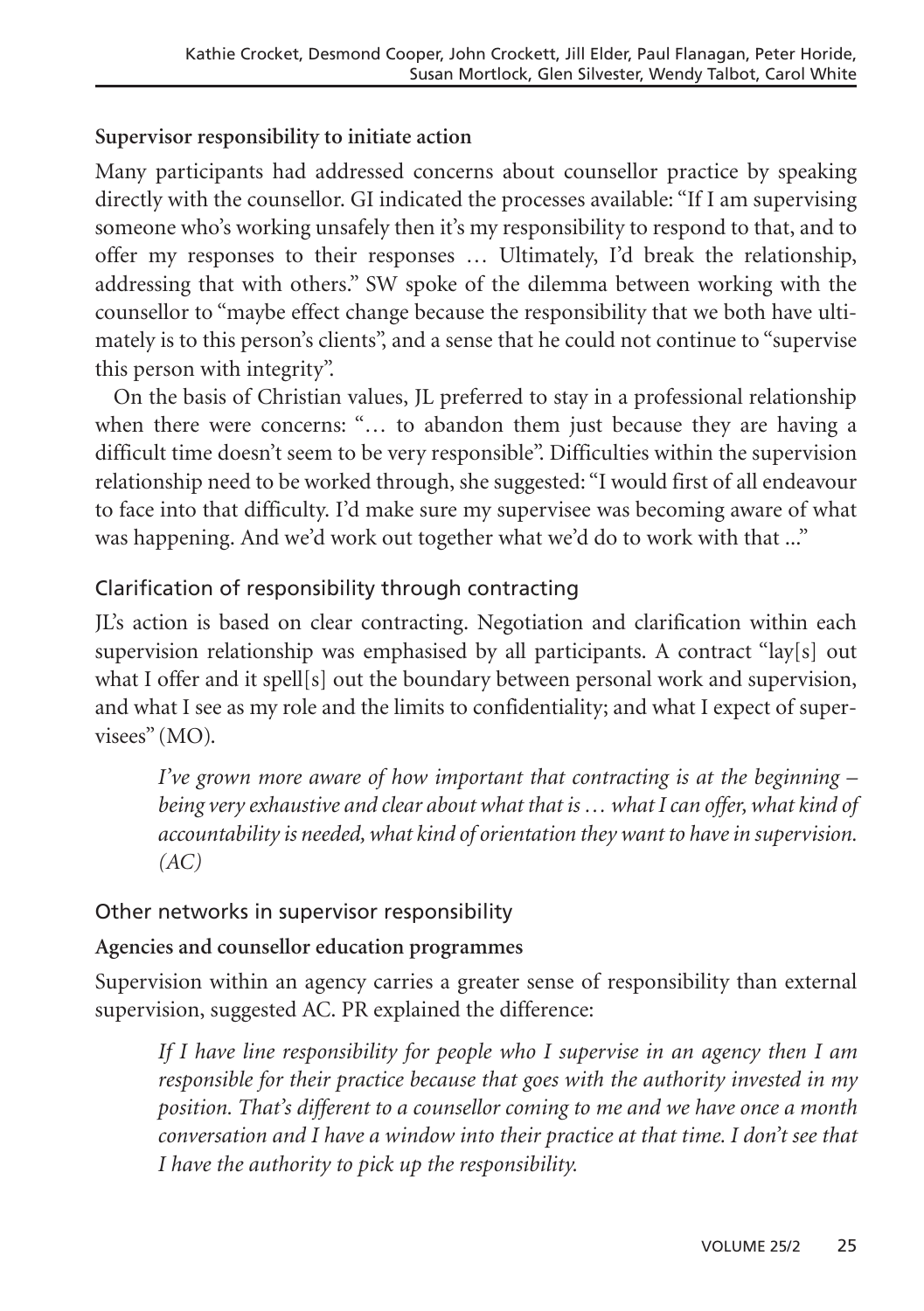While SW suggested responsibility to agencies is "through the person who comes for supervision", some agencies require a report from external supervisors (MO). When supervising students, noted SW, he may have a responsibility to the learning institution that "trusts that this person is getting good supervision". He reported occasions of concern when a student used supervision "for rubber stamping: ticking the supervision hours"; "my responsibility was to talk through my discomfort and get it clear, get the ground shifted". Again, we see a supervisor taking responsibility for initiating action.

The effects of "the whole market-driven approach" of tertiary institutions worried SW: "I sometimes feel the supervisor is handed a lot of responsibility for what is not being done in another court [the institution]."

In contrast, EN reported confidence in the networks of support for student counsellors:

*Having myself been in a counsellor training programme, I know the supervision that's done by academic staff, so I don't feel the degree of responsibility … Those counsellors in training I supervise are also working with an agency that assumes some responsibility for them, so it feels as if they are well supervised.*

#### **Supervision of supervision**

Four participants mentioned supervision of supervision, two noting its significance in further sharing responsibility.

#### Protecting oneself as supervisor

#### **Vetting processes for new supervision relationships**

Two participants valued an initial free session to explore mutual interests with potential participants before either party committed to supervision together. Two participants had declined requests:

*I had heard from other colleagues about some very dodgy, unsafe practice. I took it to supervision myself. I had to really ask myself … did I really want to take on someone who had a bit of a reputation for being very sloppy around gender boundaries … I think that was to do with responsibility, I just felt that it was going to be really quite hard work. (PR)*

#### **Responsibility to the profession for new members**

Seven supervisors expressed willingness to work with new counsellors: "I think it is very important that they get good supervision" (BT); "I have a responsibility to my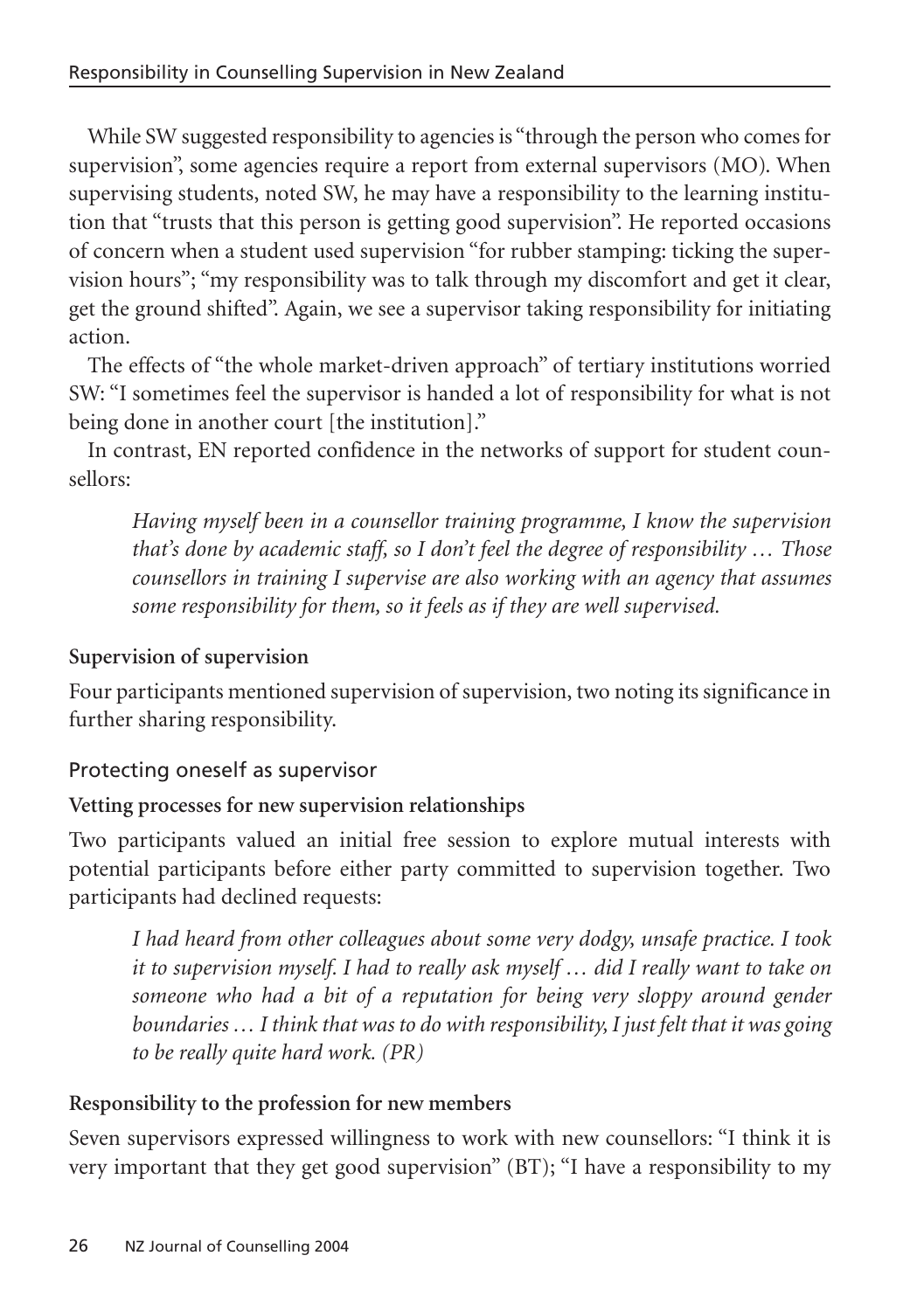profession. I have learned from others and as you grow older in your profession I believe you have a moral responsibility to give back" (AC).

There are also pleasures in working with new counsellors:

*There's … a real openness to pulling their work apart and to putting it out on the table, their fears, their wonderings. There's a wonderful freshness. (EN)* 

*They've got lots of questions and they are very open and they're able to really look at their practice. Particularly if they are in training they have got a culture of selfreflection. (PR)*

### **Insurance**

All participants had insurance cover, provided by employers or purchased privately, although some were unsure whether their insurance cover included supervision work. Insurance cover was a "backstop": "I assume that if there was a breach … if a complaint was made against them [the counsellor] then I would also be brought into the web of responsibility" (MO). "If we have high insurances won't that actually encourage litigation? Is that a track we want to go down in New Zealand?" AC asked.

### **Supervision and legal liabilities**

It would be helpful to clarify what each partner in supervision is legally liable for, suggested GI, noting a discrepancy between professional and legal understanding: "I don't see my role … as overseeing another person's work, that kind of monitoring, policing aspect." JL favoured a response based on professional terms: "The law doesn't add anything … It leaves a whole pile of things out … It is just a last-ditch measure, so we can all sleep safely in our beds."

For others a growing sense of litigious possibility has problematic effects:

*There might grow this tendency of a preoccupation with supervision safety and minimising risk. And moving away from creative and appropriate risk taking in the skill development of the counsellor. (BT)*

*When I read Simon Jefferson's [NZAC Newsletter] article … it's almost scary: what am I letting myself in for here? Do I want to be liable for somebody else's bad practice? (EN)*

#### **Other worrying aspects of the responsibility of supervision**

Three participants expressed concerns about a general "lack of clarity" around responsibility (GI). DF's main worry came from "really heart in mouth stuff, suicide, violence,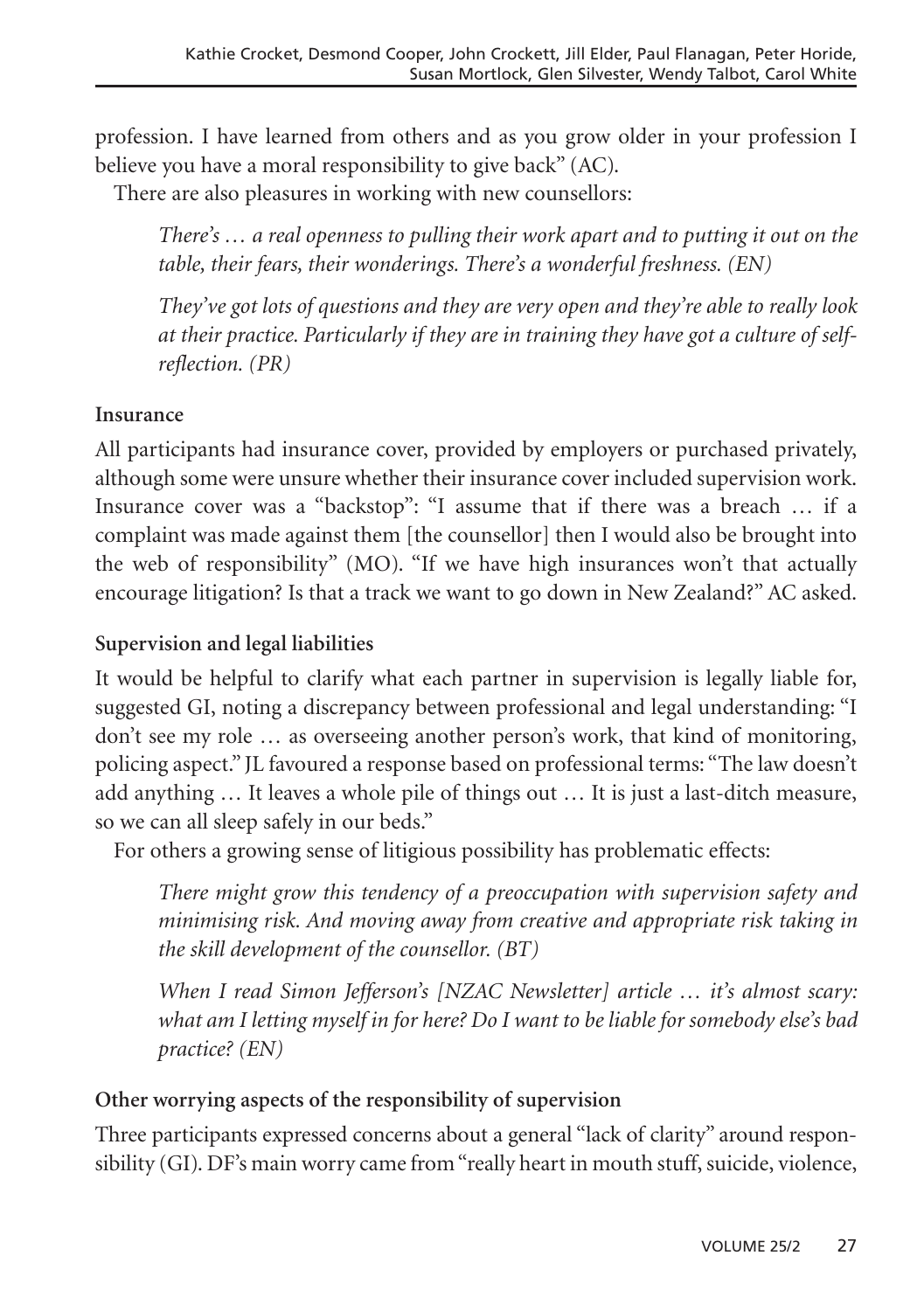domestic violence" where crises may develop despite quality professional care.

Some participants expressed no worrying concerns around responsibility. PR advocated being "clear about the limits of responsibility and not taking on worry for someone else's practice". Networks of responsibility ease personal responsibility: "… we need to have an idea of our place in the scheme of things. Then we don't get overwhelmed by the burden of it" (JL). Such comments contrast with ideas about supervisors carrying ultimate responsibility. "In the scheme of things", there is the possibility that supervision is part of a network of support.

### The pleasures of responsibility in supervision

Participants all reported enjoying the working relationship in supervision: "Satisfaction and quite a deep pleasure arise in the process of sharing and discovery and exploration that we undertake together" (BT). Mutuality and collegiality were a source of pleasure: "... the co-generation of ideas, the responding to each other: it's not a one-sided thing" (GI). The productivity of being joined in a professional community was personally and professionally enriching for participants.

### **Discussion**

While these data are drawn from only a small group of supervisors, this exploratory study offers a New Zealand account of the concerns and interests of supervisors as a basis for local debate about the responsibilities of supervision. There was little discussion of culture, or other markers of difference, in respect of supervisor responsibility, a limitation produced by the general nature of the inquiry we offered. Distinctions between legal and ethical responsibilities might have been more sharply drawn in our interview questions.

#### Locating responsibility

While participants agreed that supervisors are responsible for the quality of the work they do in the supervision room, supervisor responsibility for counsellor practice and so for client well-being or safety, "clinical responsibility" (King, 2001), was a matter about which participants took a number of positions.

We identify three positions, with some overlap, in respect of responsibility for counsellor practice. Firstly, some participants argued that supervisors' responsibility was to do with their duty of care *in* supervision, and they could not be responsible for a counsellor's practice, or for clients: "… the supervisor's responsibility for the counselling work and for the well-being of the client is strictly limited" (King, 2001, p. 19). There are limits to what supervisors could know about the counselling due to time con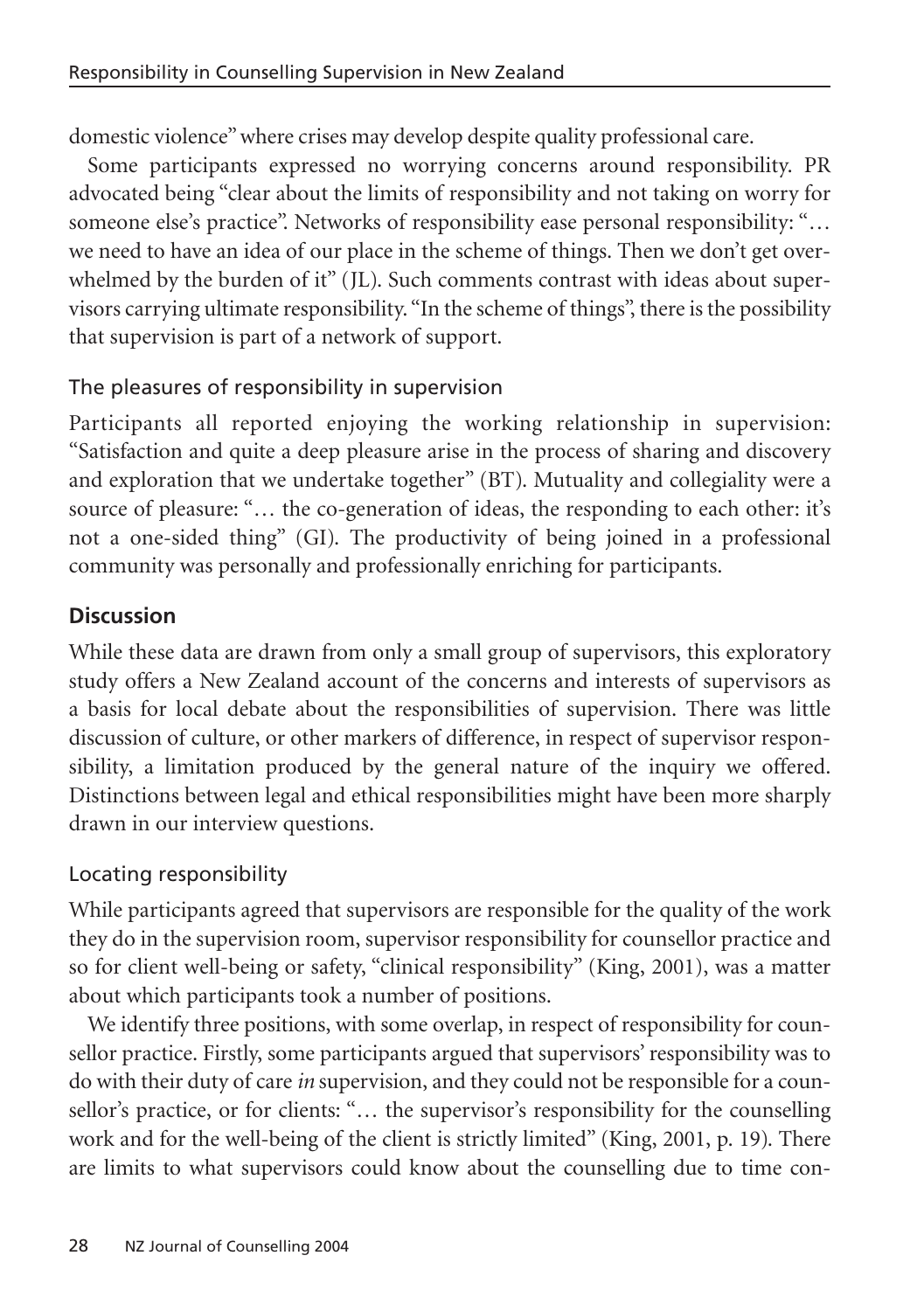straints and their absence from the counselling room. Supervisory responsibility is exercised when counsellors are supported to "resource themselves", it was suggested. A supervision that offers counsellors opportunities to resource themselves well prepares counsellors to act as moral agents in their counselling practice (Crocket, 2001).

A second position proposed greater vigilance, where supervisors are alert for subtle clues to potential client risk or inappropriate counsellor behaviour. A broader duty of care takes the supervisor beyond working with what the counsellor brings. Discussing the discourse of supervisor responsibility, Crocket described a supervision that apportions more responsibility for vigilance to the supervisor as producing "a suspicious paternalism" (2001, p. 154). When responsibility is exercised in this way, supervisors and counsellors are positioned to take up different roles and tasks: collaboration and mutuality become harder to work for.

The third position focused more on shared responsibility, exemplified by one supervisor's commitment to seeing through even the most difficult things. Connection is built to a network of responsibility, including counsellor education programmes, agencies, and supervisors' supervisors. There is an apparent contrast between one participant comment that it is important not to be overburdened by a sense of responsibility and another of being *at the end of the line* as the supervisor consulted about client safety. Even at the end of the line, however, that participant was connected to a network of responsibility: she consulted her own supervisor. In this third description of supervisor responsibility supervision takes place as part of a networked community of professional relationships and responsibilities. In this position, efforts to describe responsibility as singularly located tend to break down.

In the light of differing ideas about responsibility and worry about potential liability, arguments for clear contracting at the beginning of and during supervision relationships have important implications. Clear working agreements also provide for the possibility of supervisors initiating action in response to concerns. The position that responsibility is a matter to be worked out within particular supervision relationships reflects Jenkins' (2001) point that a supervisor's legal liability is carried differently in different settings. It contrasts with King and Wheeler's (1999) tentative conclusion that professional associations might provide more formally delineated and prescriptive codes of ethics and practice. Some New Zealand participants looked for clear distinctions between legal and professional responsibilities. Such distinctions, directly relevant to the local context, would support both professional creativity and the current relative freedom, from a strong need to protect oneself, that makes possible a general willingness to supervise new practitioners.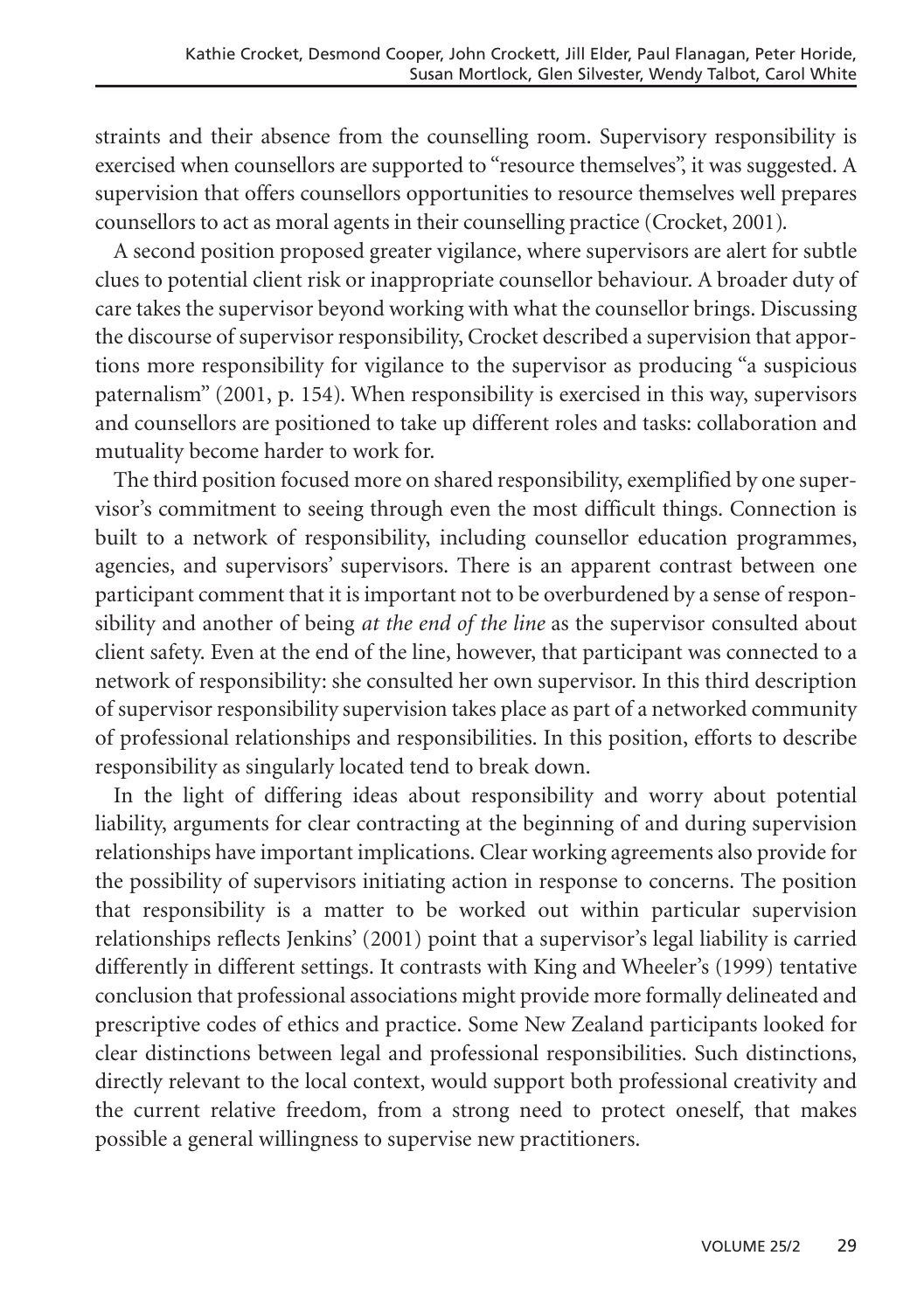### Taking responsibility seriously

We did not doubt that all participants took their supervisory responsibilities seriously; what differs is how those responsibilities were interpreted. Working to articulate the extents/limits of supervisor responsibility, participants employed expressions such as *ultimately, at the end of the day, the very last analysis*. This rhetorical device may highlight the hypothetical nature of the question for these supervisors: perhaps for participants *the end of the day* when they would be held accountable for a critical matter has not arisen and in everyday local practice the extents of supervisor responsibility are not sharply delineated.

While *in extremis* situations may have been hypothetical, participants had protection for their practice through insurance cover. Most notably, and in contrast to the reluctance of their UK counterparts to expose themselves by supervising new practitioners (King, 2001), these supervisors willingly supervised new counsellors, identifying with their needs for quality supervision and enjoying the openness to reflection of those in education programmes. Perhaps our professional culture, without published precedent to advise otherwise, supports a sense of responsibility among senior practitioners towards others, and thus supports the building of a professional community. If this is the case, we argue that this strength is worth preserving lest we, too, find ourselves positioned as individuals turning others away for fear of the burdens and the consequences of a singularly located responsibility.

Two participants had turned away practitioners whose reputations caused concern, because of the demands of the work involved or distaste for such association, rather than fears of legal responsibilities. This incidence of vetting is lower than that which King and Wheeler (1999) reported. Supervisor availability is likely to have many possible explanations: perhaps a sense of responsibility to the profession; perhaps the opportunities for creativity and collegiality participants reported; and perhaps the economics of private practice. We suggest such goodwill is to be valued and fostered.

### **Conclusion**

This study suggests that supervisors agree about some responsibilities of quality supervision: developing negotiated agreements that clarify responsibility; paying attention to the development of the supervision relationship; being accountable for their supervision practice; and raising matters of concern. While there was neither consistency nor clarity in respect of the limits and extents of supervisor responsibility, there was no evidence that supervisors sought further prescription of their responsibilities.

Participants made important claims for collaboration, mutuality and collegiality and for investing responsibility in networks of professional relationship and centring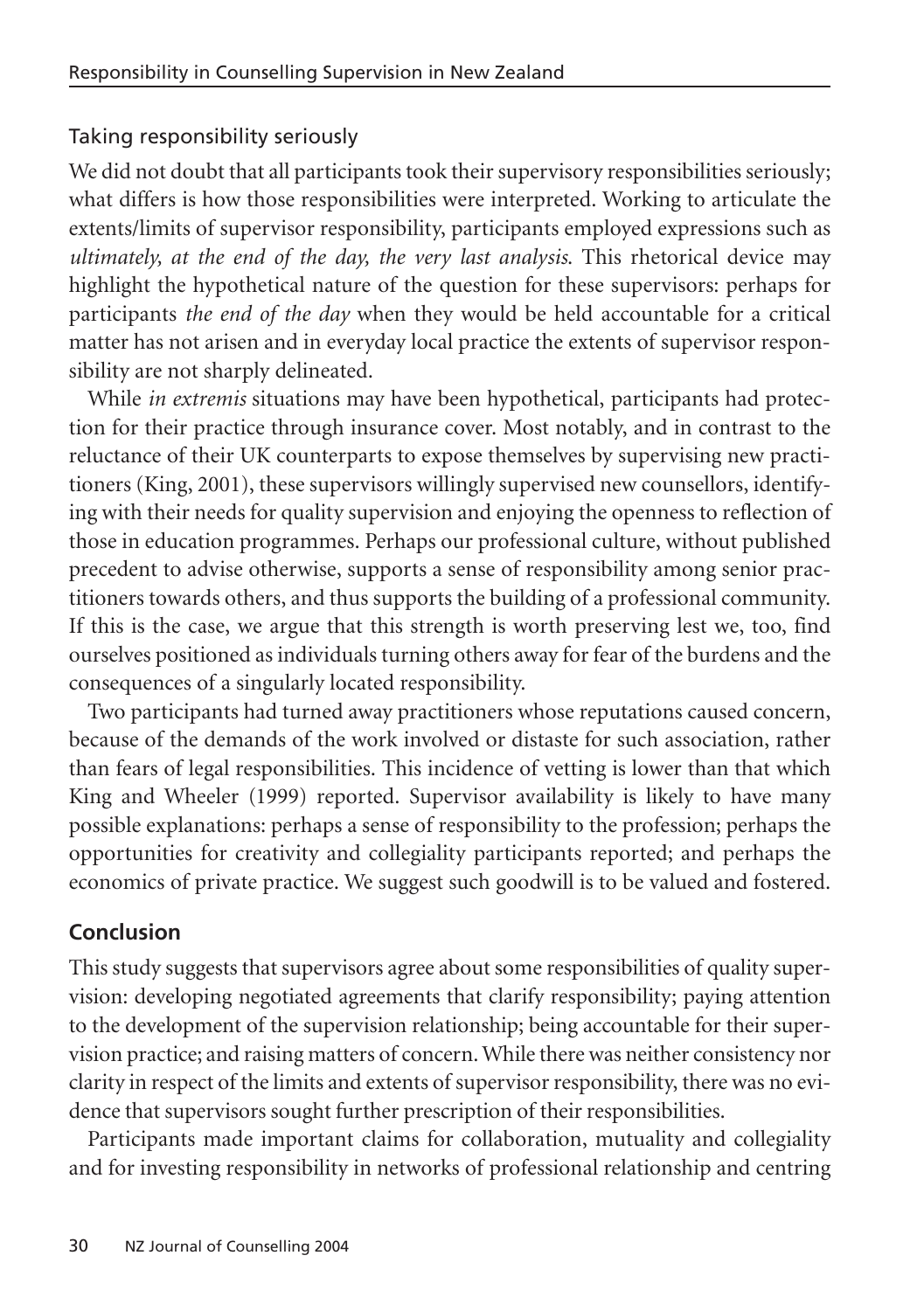responsibility in the supervision relationship. There were few references to NZAC or to the Code of Ethics; participants for the most part looked to their own practice experience and expertise. These two sets of resources might be put together more closely. This study suggests that supervisors might best take up the responsibilities of supervision through negotiating supervision agreements that establish clear shared understanding about how responsibility is carried in particular situations. It also suggests that an ethic of care and goodwill, such as that exercised towards new counsellors, is most likely to be supported in a professional culture that enacts trust in the practice wisdom and goodwill of its members.

#### References

- Axten, D. (2002). The development of supervision ethics. In M. McMahon & W. Patton (Eds), *Supervision in the helping professions: A practical approach*, pp. 105–115. Frenchs Forest, NSW: Pearson.
- Borders, L.D. & Leddick, G.R. (1987). *Handbook of counselling supervision.* Alexandria, VA: Association for Counsellor Education and Supervision.
- Carroll, M. (1996). *Counselling supervision: Theory, skills and practice*. London: Cassell.
- Copeland, S. (2001). Supervisory responsibility within organisational contexts. In S. Wheeler & D. King (Eds), *Supervising counsellors: Issues of responsibility*, pp. 59–74. London: Sage.
- Corey, G., Corey, M. & Callanan, P. (1998). *Issues and ethics in the helping professions*. 5th edn. Pacific Grove, CA: Brooks/Cole.
- Crocket, K. (2001). *Narrative approaches in counselling supervision*. Unpublished doctoral dissertation, University of Waikato, Hamilton.
- Henderson, P. (2001). Supervising counsellors in primary care. In S. Wheeler & D. King (Eds), *Supervising counsellors: Issues of responsibility*, pp. 93–109. London: Sage.
- Jefferson, S. (2002). Vicarious liability of a supervisor. *New Zealand Association of Counsellors Newsletter*, 23 (2): 31.
- Jenkins, P. (2001). Supervisory responsibility and the law. In S. Wheeler & D. King (Eds), *Supervising counsellors: Issues of responsibility*, pp. 22–40. London: Sage.
- King, D. (2001). Clinical responsibility and the supervision of counsellors. In S. Wheeler & D. King (Eds), *Supervising counsellors: Issues of responsibility*, pp. 7–21. London: Sage.
- King, D. & Wheeler, S. (1999). The responsibilities of counsellor supervisors: A qualitative study. *British Journal of Guidance and Counselling, 27*: 215–28.
- Lawton, B. (2000). 'A very exposing affair': Explorations in counsellors' supervisory relationships. In B. Lawton & C. Feltham (Eds), *Taking supervision forward: Enquiries and trends in counselling and psychotherapy*, pp. 25–41. London: Sage.